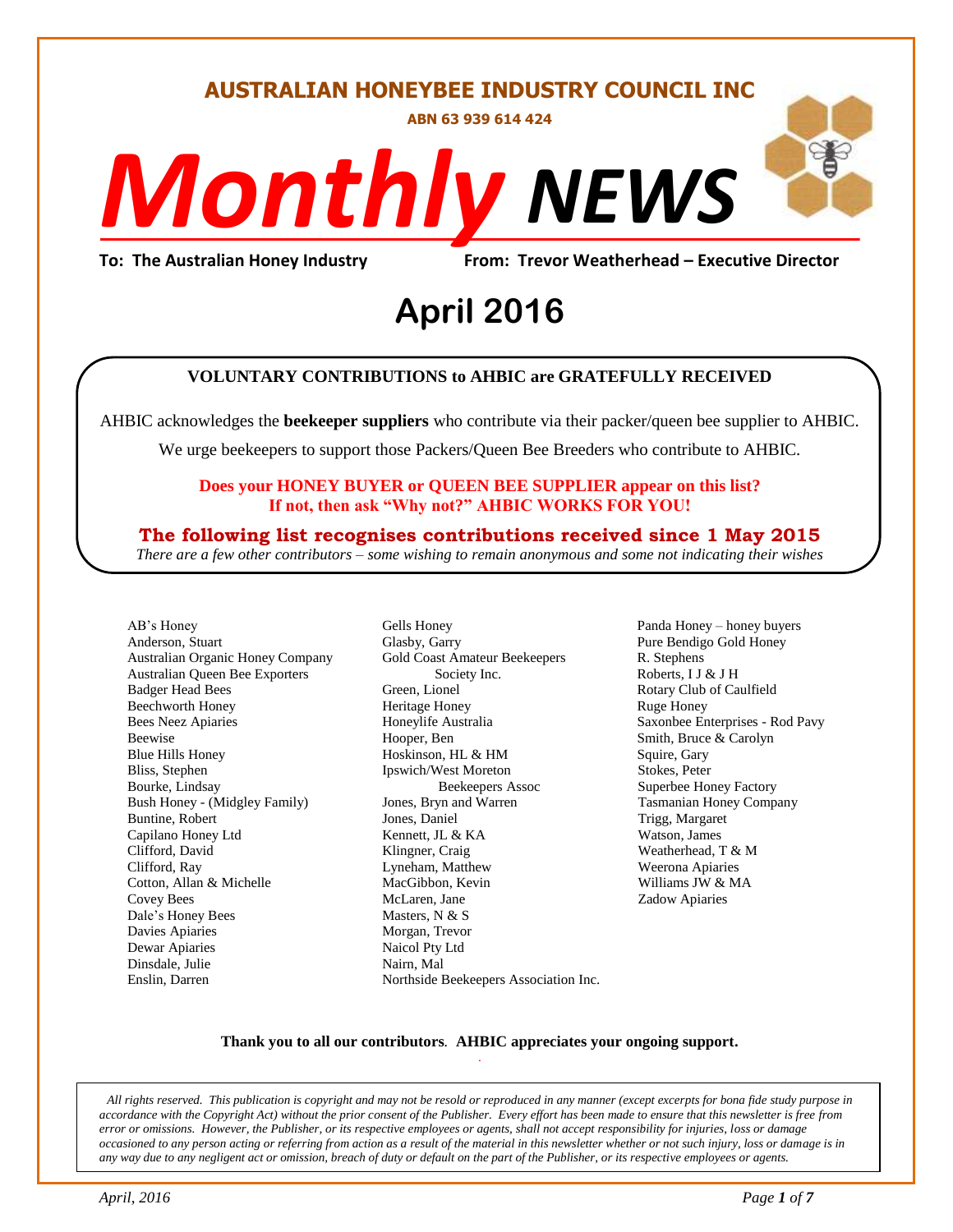#### **Bee biosecurity officer appointed in NSW**

#### **4 April 2016**

Beekeepers in NSW now have an advisor on hand to help them keep their hives free from pests and diseases, as part of Plant Health Australia's Bee Biosecurity Program, it was announced this week.

Hayley Pragert has started work in the new role of Bee Biosecurity Officer as part of a joint industry–government initiative to look after Australia's honey bees.

Alison Saunders, Horticultural Cropping Manager at Plant Health Australia (PHA), said that the new program is a world first initiative that all partners should be proud of.

"PHA's Bee Biosecurity Program, which includes the appointment of Bee Biosecurity Officers nationally, has been well received," Alison said.

"The Australian Honey Bee Industry Council (AHBIC) and the NSW Department of Primary

Industries (DPI) have both been willing contributors, together funding Hayley to work with NSW beekeepers to help protect our valuable honey bees."



Kathy Gott, Plant Biosecurity Strategy and Planning Manager at NSW DPI, said supporting honey bee biosecurity was vital to ensure a thriving industry.

"As the NSW Bee Biosecurity Officer, Hayley will be responsible for training beekeepers and demonstrating best practice beekeeping at field days and other agricultural events, as well as raising awareness of pests and diseases that can harm honeybees,' Dr Gott said.

"Her role will also promote the National Bee Biosecurity Code of Practice, which outlines measures for beekeepers to minimise risks and engage in best-practice biosecurity." Casey Cooper, President of NSW AHBIC, said that the new officer has plenty of hands-on experience.



"Hayley is passionate about bees. She'll be able to give advice to NSW beekeepers on how to recognise and deal with pests and diseases like small hive beetle and the bacterial disease American foulbrood, both of which can damage hives."

"She will also help to protect against serious exotic pests like Varroa mite by setting up a network of beekeepers who survey hives for exotic pests. Early detection and reporting of any new pests would be fundamental to eradicating it," he added.

Since the NSW Bee Biosecurity Officer is being appointed as part of a national program, Hayley will soon have access to similar officers based in every state in Australia to work on protecting Australia's honey bee industry and pollinator-reliant crop industries.

There is more at stake than Australia's honey industry, which is why PHA is managing the efforts to boost bee biosecurity. PHA has been the facilitator of honey bee biosecurity projects because of the importance of honey bees not just to the honey industry but also to crop producers, since honey bees increase yields and quality in many fruits and vegetables."

For more information on honey bee biosecurity visit [www.beeaware.com.au](http://www.beeaware.com.au/)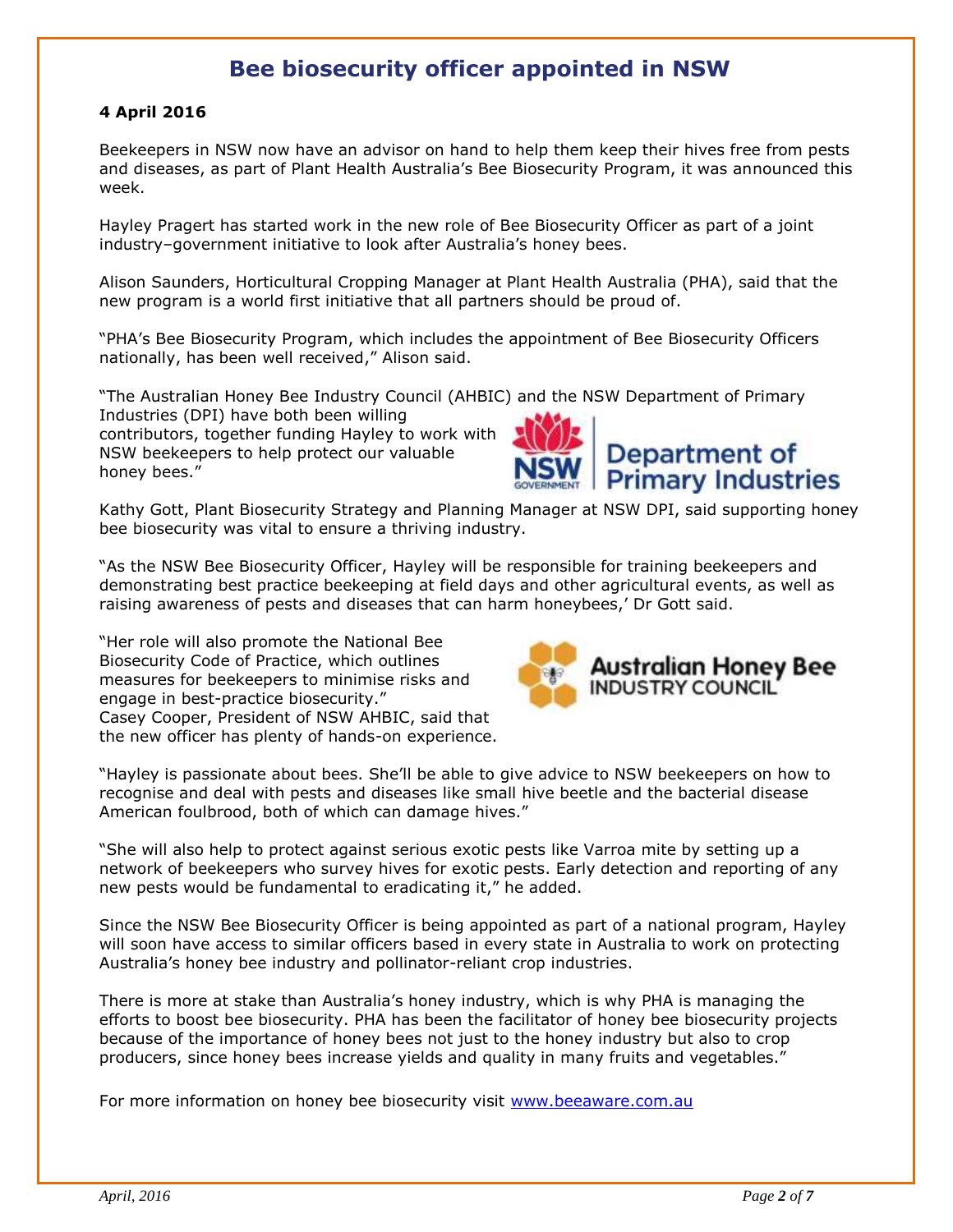#### **BEE BIOSECURITY OFFICERS**

As well as the New South Wales Bee Biosecurity Officer (BBO), BBO's have also been appointed in Victoria and South Australia.

Contact details for the BBO's are:-

**New South Wales** Hayley Pragert | Bee Biosecurity Officer | Department of Primary Industries | 161 Kite Street | Locked Bag 21 | Orange | T: 02 6391 3652 | M: 0438 677 195 | E: [hayley.pragert@dpi.nsw.gov.au](mailto:hayley.pragert@dpi.nsw.gov.au) | W: [www.dpi.nsw.gov.au/biosecurity](http://www.dpi.nsw.gov.au/biosecurity) |

#### **South Australia**

Corryton Rounsevell | Bee Biosecurity Officer | Biosecurity SA Primary Industries and Regions SA - PIRSA | Government of South Australia 33 Flemington St, Glenside SA 5065 | GPO Box 1671, Adelaide SA 5001 | DX 66765 **P**: (08) 8207 7907 | **M**: 0439 864 382 | **E**: [Corryton.Rounsevell@sa.gov.au](mailto:Corryton.Rounsevell@sa.gov.au) | **W**: [www.pir.sa.gov.au](http://www.pir.sa.gov.au/)

#### **Victoria**

Jessica Hartland Swan Hill [jessica.hartland@ecodev.vic.gov.au](mailto:jessica.hartland@ecodev.vic.gov.au)

#### **COUNTRY OF ORIGIN LABELLING**

The following information has been sent out by the Deputy Prime Minister and Minister for Agriculture and Water Resources, Barnaby Joyce and the Leader of the House and Minister for Industry, Innovation and Science, Christopher Pyne.

*Dear business owner*

*In March 2016, the Australian Government and state and territory governments voted together to change the country of origin labelling requirements applying to food products sold in Australia.* 

*The improvements to country of origin labelling are being made in response to strong consumer feedback that current labels do not provide consumers with adequate information to make informed choices about food purchases.* 

*The Australian Government is introducing these landmark reforms from 1 July 2016. However, there is a two-year transition period so that businesses have time to adjust to the new obligations which will be mandatory in July 2018.* 

*If your business sells food in retail stores within Australia, the new labelling laws may apply to your products.*

*There will be extensive information, advice and support available to assist businesses to make the necessary changes. The Government will ensure that the transition is as easy as possible for affected businesses and encourages you to take advantage of the support services on offer.* 

*A national information campaign, 'See what you're getting' begins on Sunday 17 April 2016 which will outline the changes being introduced from July 1st 2016.*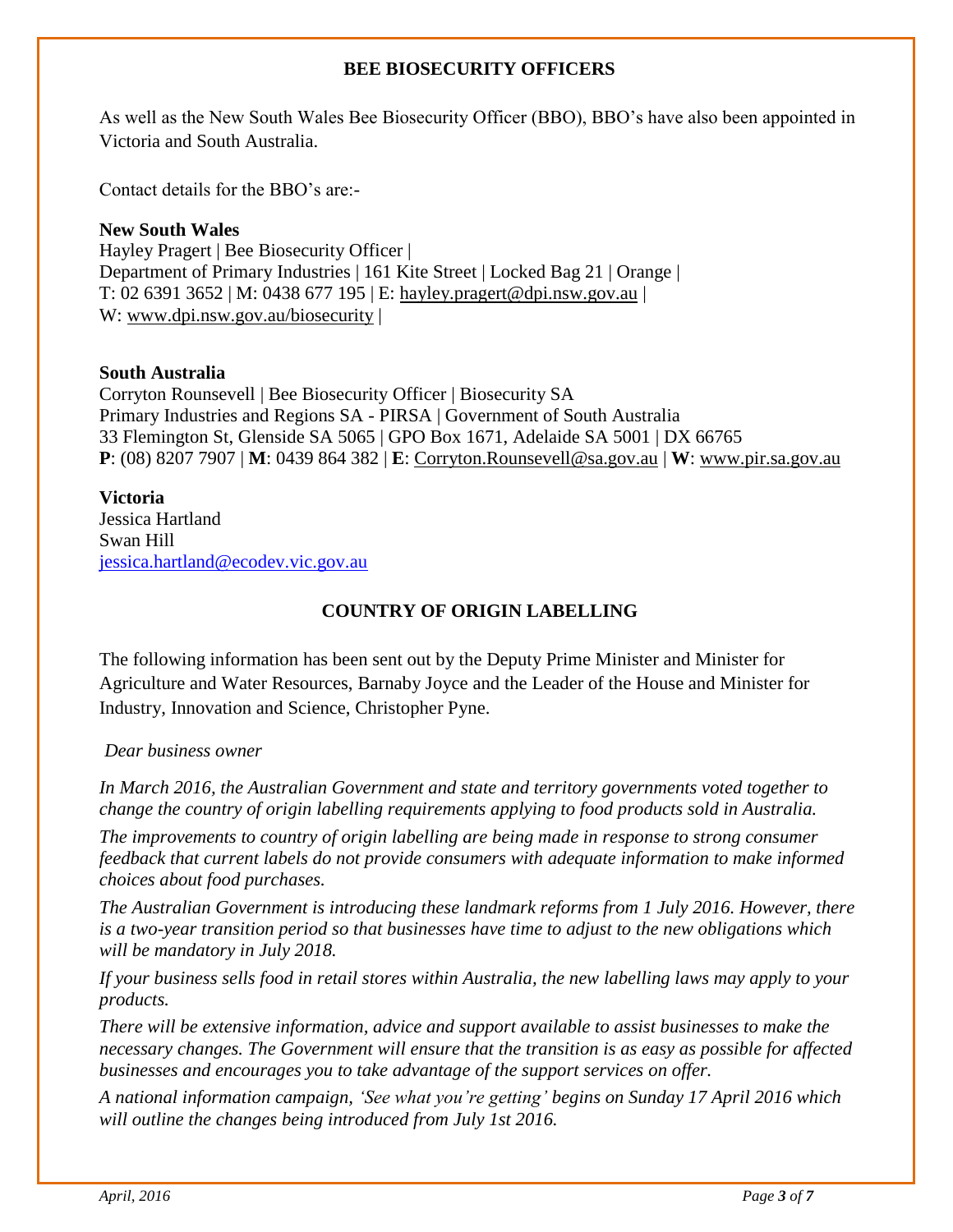*To coincide with the national information campaign, supporting advice for businesses will be available at business.gov.au (search 'country of origin labelling') including a new Information Standard made under the Australian Consumer Law, which establishes the labelling requirements. The Information Standard outlines what foods need to use the new labels and what the new labels look like.*

*Also available at business.gov.au will be a Style Guide on how the labels should look and be used, a Label Library to download new label parts, and other general guidance information. There will also be an online labelling tool available at business.gov.au by the end of June 2016 to help you find, download or design the right label for your products.* 

*Further guidance material for businesses and consumers will be available through the Australian Competition and Consumer Commission (www.accc.gov.au) when the reforms commence. If you are currently already registered to use the Australian Made Australian Grown logo you will be contacted by Australian Made Campaign Limited (www.australianmade.com.au) to help you transition across to the new labelling requirements.*

*You can also contact business.gov.au 13 28 46 between 8am and 8pm nationally Monday to Friday about the changes.* 

*The new country of origin labelling reforms offer businesses an opportunity meet consumer demands for more information about the food they are purchasing.*

#### **NEW STAFF AT PHA**

Dr Jenny Shanks has joined PHA. She will be taking over some of the work that had been carried out by Sam Malfroy. AHBIC looks forward to working with Jenny.

Jenny obtained a PhD from Western Sydney University (Hawkesbury campus) investigating native stingless bee and brood diseases in 2015.

#### **HONEY MONTH**

Honey month is almost upon us. For details on what is happening in your State check the AHBIC website at<http://honeybee.org.au/education/honey-month-2016/>

#### **AGM**

Annual conferences for 2016 as I have them are:-

| Queensland Beekeepers Association            | 13 & 14 July, Townsville      |
|----------------------------------------------|-------------------------------|
| New South Wales Apiarists Association        | 12 & 13 May, Albury           |
| <b>Tasmanian Beekeepers Association</b>      | $27 - 28$ May, St. Helens     |
| WA Farmers Federation - Beekeeping Section   | 14 May, Perth                 |
| South Australian Apiarists Association       | 16 – 17 June, Kangaroo Island |
| Victorian Apiarists Association              | $8 - 9$ June, Wangaratta      |
| Honey Packers and Marketers Association      | <b>TBA</b>                    |
| National Council of Pollination Associations | <b>TBA</b>                    |
| Australian Queen Bee Breeders Association    | <b>TBA</b>                    |
| Australian Honey Bee Industry Council        | 15 July, Townsville           |
|                                              |                               |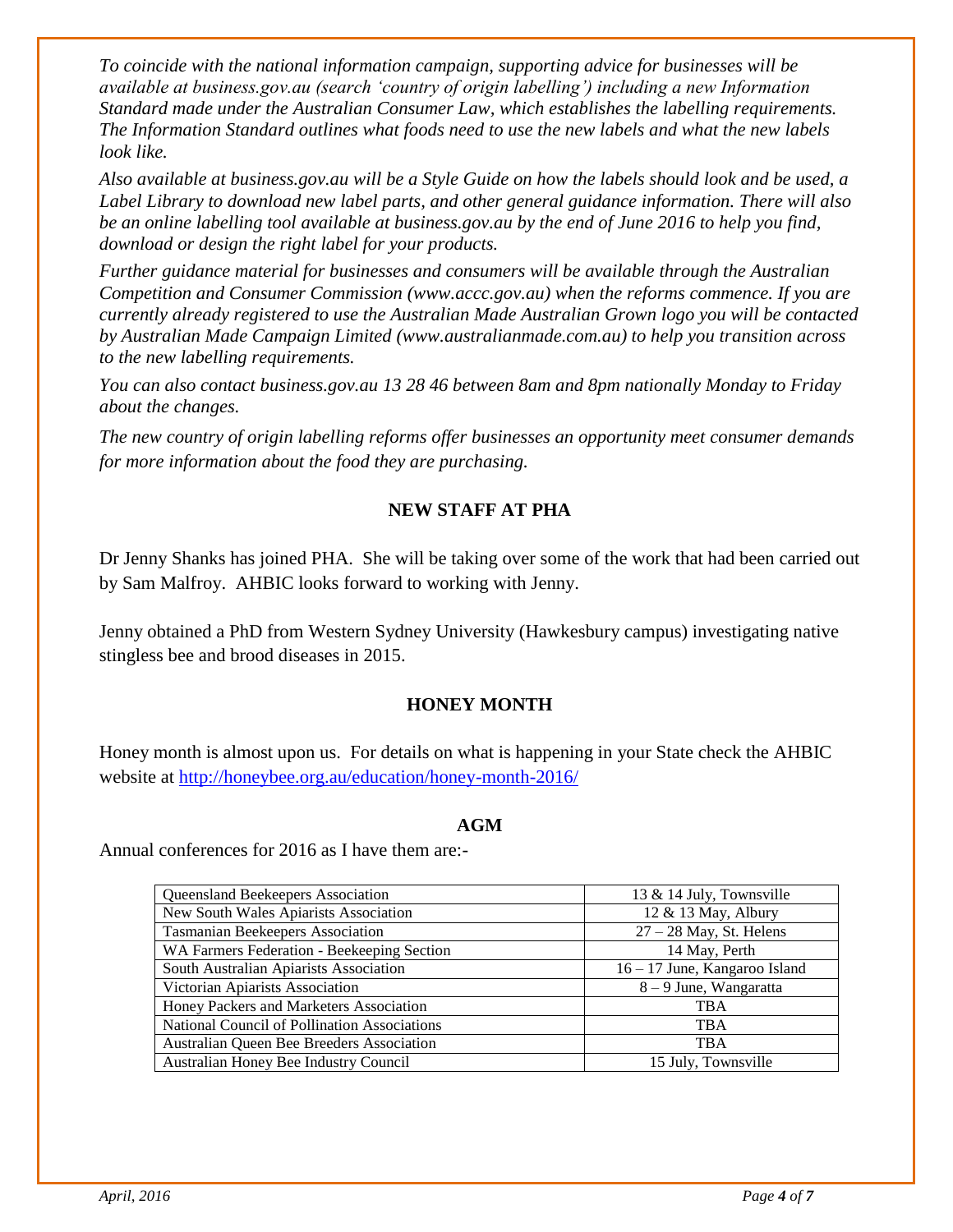#### **QBA CONFERENCE AND AHBIC AGM IN TOWNSVILLE**

The registration form and details for the QBA conference are now available on the QBA website <http://qbabees.org.au/events/coming-events/> All AHBIC delegates who will be attending the Queensland conference need to fill this out. Please note that this has to be in by **30 June, 2016** to obtain the early bird registration. Also note that the dinner on the Thursday night needs to be pre booked by Thursday 7 July. Registration at conference will mean you will miss out on the dinner.

Accommodation for conference can be made with the Mercure direct. Phone 07 4759 4900. When the Mercure was approached to say that people could book accommodation online cheaper than the original quote, the Mercure has come back with a better offer. It is now \$129 per room per night which includes a buffet breakfast. Booking reference number to quote is **BEE070716**.

If you have already made a booking it would be advisable to contact the Mercure to make sure you get the new reduced rate.

Observers are welcomed at the AHBIC AGM. You will need to register as we have to give numbers for catering purposes beforehand. The registration form for observers will be in the next AHBIC newsletter.

#### **NEW CHEMICAL REGISTRATIONS**

**Application no.:** 202006<br>**Product name:** 202006 **Product name: Active constituent/s:**  $\begin{array}{ccc} 100 \text{ g/L pyriproxyfen} \\ \text{Application name: & & \text{FMC Australia} \\ \end{array}$ **Applicant ACN:**<br>Summary of use

**Date of registration/approval:** 4 April 2016 Product registration no.:<br>
Label approval no.:<br> **Label approval no.:**<br> **80956/102006** Label approval no.:

**Application no.:** 101733 **Active constituent/s:** <br> **Applicant name:** <br> **Applicant name:** <br> **Peplicant name:** <br> **Peplicant name:** <br> **Peplicant name:** <br> **Peplicant name:** <br> **Peplicant name:** <br> **Peplicant name:** <br> **Peplicant name:** <br> **Peplicant name: Applicant ACN:** 061 362 347<br> **Summary of variation:** 061 362 347

**Date of variation:** 8 April 2016 Label approval no.:

**Application no.:** 105622 **Applicant ACN:** N/A

**Date of approval:** 11 April 2016 Label approval no.:

**Application no:** 104941 **Active constituent/s:** 240 g/L sulfoxaflor **Applicant ACN:**<br>Summary of variation:

**Date of variation: Product registration no.:** 64101

**Product name: Product name: Pyxal Insect Growth Regulator Active constituent/s: Pyxal Insect Growth Regulator Active constituent/s: Pyxal Insect Crowth Regulator** FMC Australasia Pty Ltd<br>095 326 891 For use in the control of pests including scale and whitefly in various crops and ornamentals in conjunction with the approval of pyriproxyfen<br>4 April 2016

**Product name:** Senator 700WG Insecticide **Applicant name:** Crop Care Australasia Pty Ltd To extend the use to include the control of silverleaf whitefly and aphids in brassicas and lettuce when applied as a seedling drench and as a furrow spray into potatoes, and additional canegrub species in sugarcane<br>8 April 2016

**Product name:**<br> **Active constituent/s:**<br> **Active constituent/s:**<br> **Active constituent/s:**<br> **Active constituent/s: Active constituent/s:** <br>**Applicant name:** <br>**Applicant name:** <br>*Arysta Lifescience North America LLC* Arysta Lifescience North America LLC **Summary of use: To approve a new label for the product with the label Summary of use:** To approve a new label for the product with the label name 'ARYSTA O-MAT 290 SL INSECTICIDE'<br>11 April 2016

**Transform Insecticide Applicant name:** Dow Agrosciences Australia Limited **Summary of variation:** To update restraints, directions for use statements and add critical comment statements<br>1 April 2016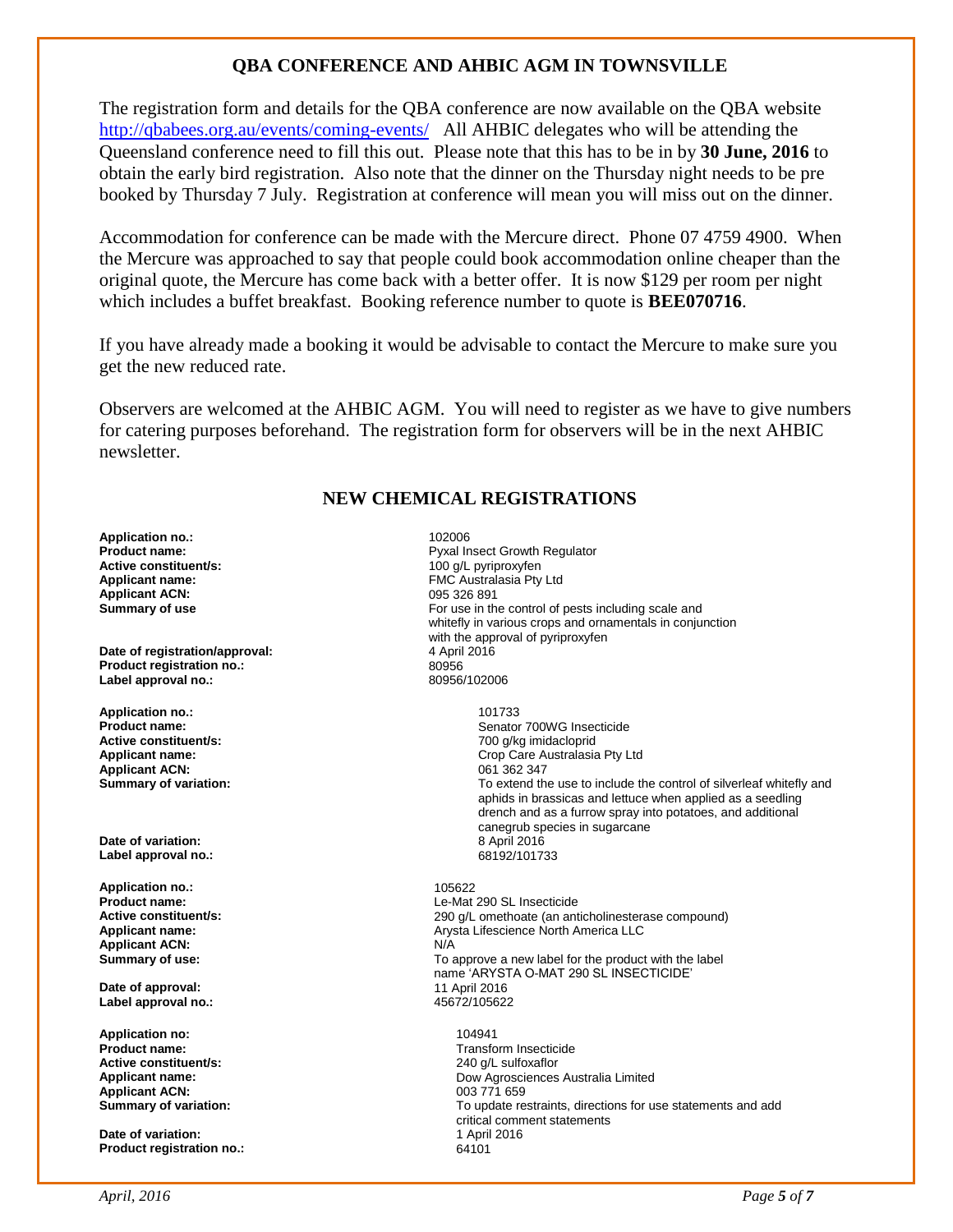#### **Label approval no.:** 64101/104941

**Application no.:** 103570<br> **Active constituent/s:** Bifenazate **Active constituent/s:**<br>Applicant name: **Applicant ACN:**<br>Summary of use:

**Date of approval:**  $\frac{7 \text{ April}}{81657}$ **Approval no.:** 

**UPL Australia Limited**<br>066 391 384 **Summary of use:** For use in agricultural chemical products<br>7 April 2016

#### **CROP POLLINATION ASSOCIATION CONFERENCE**

The Crop Pollination Association is holding its conference on 11 May, 2016 at The Commercial Club, 618 Dean Street, Albury in the Banksia "A" room, commencing at 9am.

For more details and a registration form go to their website<http://www.aussiepollination.com.au/>

#### **AUSTRALIAN QUEEN BEE BREEDING GROUP INC.**

The Australian Queen Bee Breeding Group Inc. has decided to wind the Group up. This has been brought about by the lack of sales of stock from the program.

Remaining stock has been retained by Laurie Dewar and Graham Beech. If anyone is wanting to obtain stock that was part of the program, please contact Laurie ph. 07 54635633 or Graham ph. 0437 179 261.

#### **ROBOTS IN THE ORCHARD**

A report on ABC Rural where robots are being trialled to be able to help apple orchardists has shown that there were not enough pollinator varieties. Extra pollinator rows have allowed the honey bees to do a better job of pollination. See [http://www.abc.net.au/news/2016-04-19/study-using-robots-to](http://www.abc.net.au/news/2016-04-19/study-using-robots-to-map-orchards-identifies-pollination/7338862)[map-orchards-identifies-pollination/7338862](http://www.abc.net.au/news/2016-04-19/study-using-robots-to-map-orchards-identifies-pollination/7338862)

#### **QUEEN BEES IN THE POST**

I had a compliant about a postman leaving a consignment of queen bees, in an Express Post satchel, in a letter box and the heat then killed the bees. I contacted Australia Post and they inform me there is a system called My Post Deliveries (See [https://auspost.com.au/mypost\)](https://auspost.com.au/mypost) where the delivery can be made to a secure location of the customer's choice.

In my time as a queen bee breeder, many beekeepers elected to have the queen bees consigned to their local post office and went in and picked them up from there. This avoided the possibility of the death of the bees in the letter box.

Just a reminder that any queen bees consigned through Australia Post need be in an Express Post satchel and have the necessary label saying conforming to IATA on the consignment.